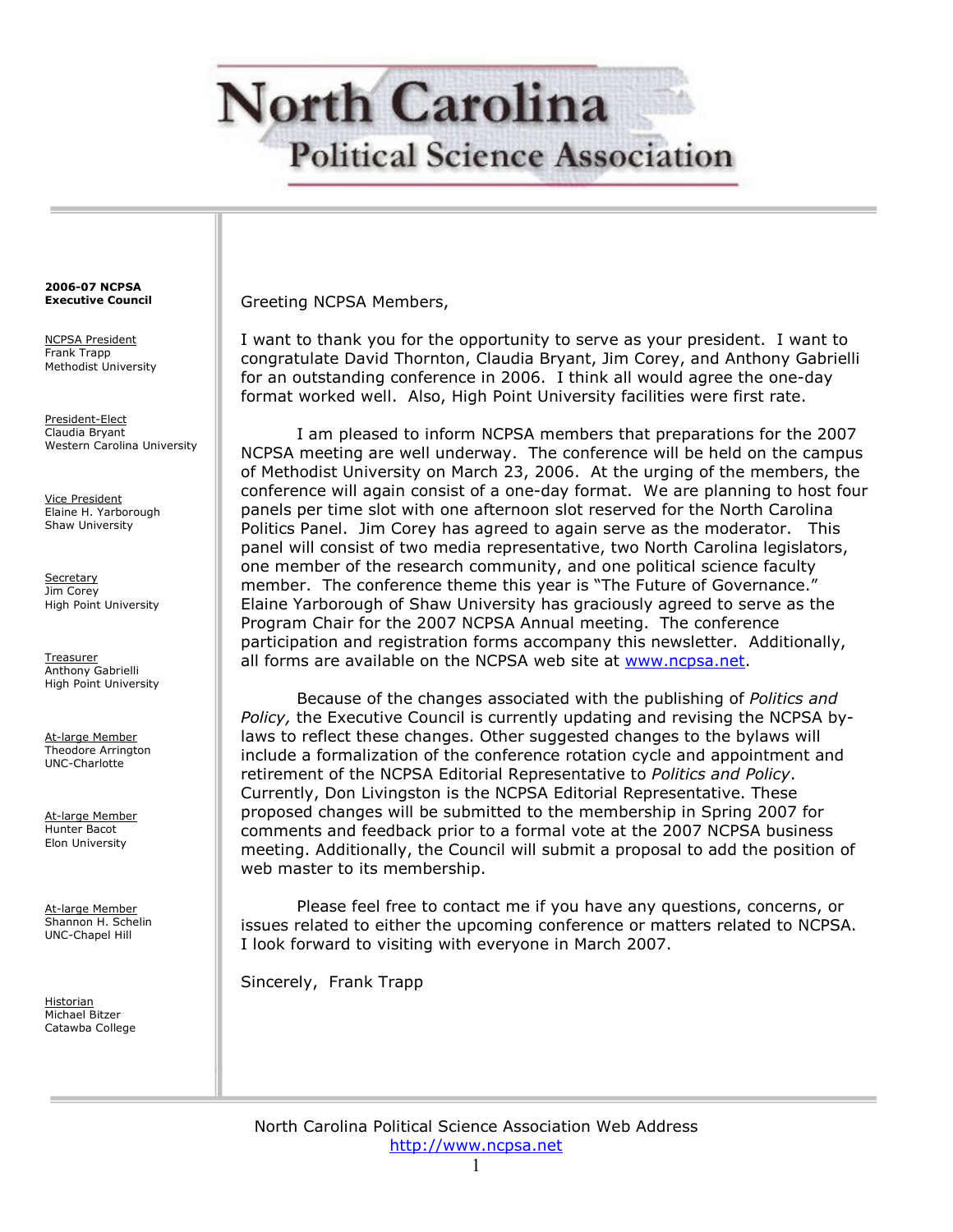#### $36<sup>TH</sup>$  ANNUAL CONFERENCE PARTICIPATION FORM MARCH 23, 2007 METHODIST UNIVERSITY

| NAME:                                                                                             |                                                                                                                                                                                                                                                                                                                                                                                     |
|---------------------------------------------------------------------------------------------------|-------------------------------------------------------------------------------------------------------------------------------------------------------------------------------------------------------------------------------------------------------------------------------------------------------------------------------------------------------------------------------------|
|                                                                                                   |                                                                                                                                                                                                                                                                                                                                                                                     |
|                                                                                                   |                                                                                                                                                                                                                                                                                                                                                                                     |
|                                                                                                   | INSTITUTION:                                                                                                                                                                                                                                                                                                                                                                        |
|                                                                                                   |                                                                                                                                                                                                                                                                                                                                                                                     |
|                                                                                                   |                                                                                                                                                                                                                                                                                                                                                                                     |
| Office Tele: $(\_\_\_\_\_\_\_\_$                                                                  | ,我们也不能在这里的人,我们也不能在这里的人,我们也不能在这里的人,我们也不能在这里的人,我们也不能在这里的人,我们也不能在这里的人,我们也不能在这里的人,我们也                                                                                                                                                                                                                                                                                                   |
|                                                                                                   |                                                                                                                                                                                                                                                                                                                                                                                     |
| $FAX: (\underline{\hspace{1cm}}) \underline{\hspace{1cm}} \underline{\hspace{1cm}}$               | $E-MAIL:$                                                                                                                                                                                                                                                                                                                                                                           |
| Please check all capacities and provide the requested information each checked item listed below. |                                                                                                                                                                                                                                                                                                                                                                                     |
|                                                                                                   |                                                                                                                                                                                                                                                                                                                                                                                     |
|                                                                                                   |                                                                                                                                                                                                                                                                                                                                                                                     |
|                                                                                                   |                                                                                                                                                                                                                                                                                                                                                                                     |
|                                                                                                   |                                                                                                                                                                                                                                                                                                                                                                                     |
|                                                                                                   |                                                                                                                                                                                                                                                                                                                                                                                     |
|                                                                                                   |                                                                                                                                                                                                                                                                                                                                                                                     |
| Serve as: ______ DISCUSSANT _______ CHAIR ______ MODERATOR                                        |                                                                                                                                                                                                                                                                                                                                                                                     |
|                                                                                                   | An organized paper panel is particularly welcome. However, the organizer is expected to provide information for all the<br>members along with the panel proposal. The same applies to a round table discussion. In submitting a paper/panel/round table<br>proposal, the individual/group assumes the responsibility to attend the Conference upon acceptance by the Program Chair. |

Please mail the completed Conference Participation Form, along with a one-page abstract for the paper proposal to: Send to:

Dr. Elaine H. Yarborough Associate Professor of Political Science Department of Social Sciences Shaw University Office: (919) 546-8375; Email: eyarborogh@shawu.edu

> North Carolina Political Science Association Web Address http://www.ncpsa.net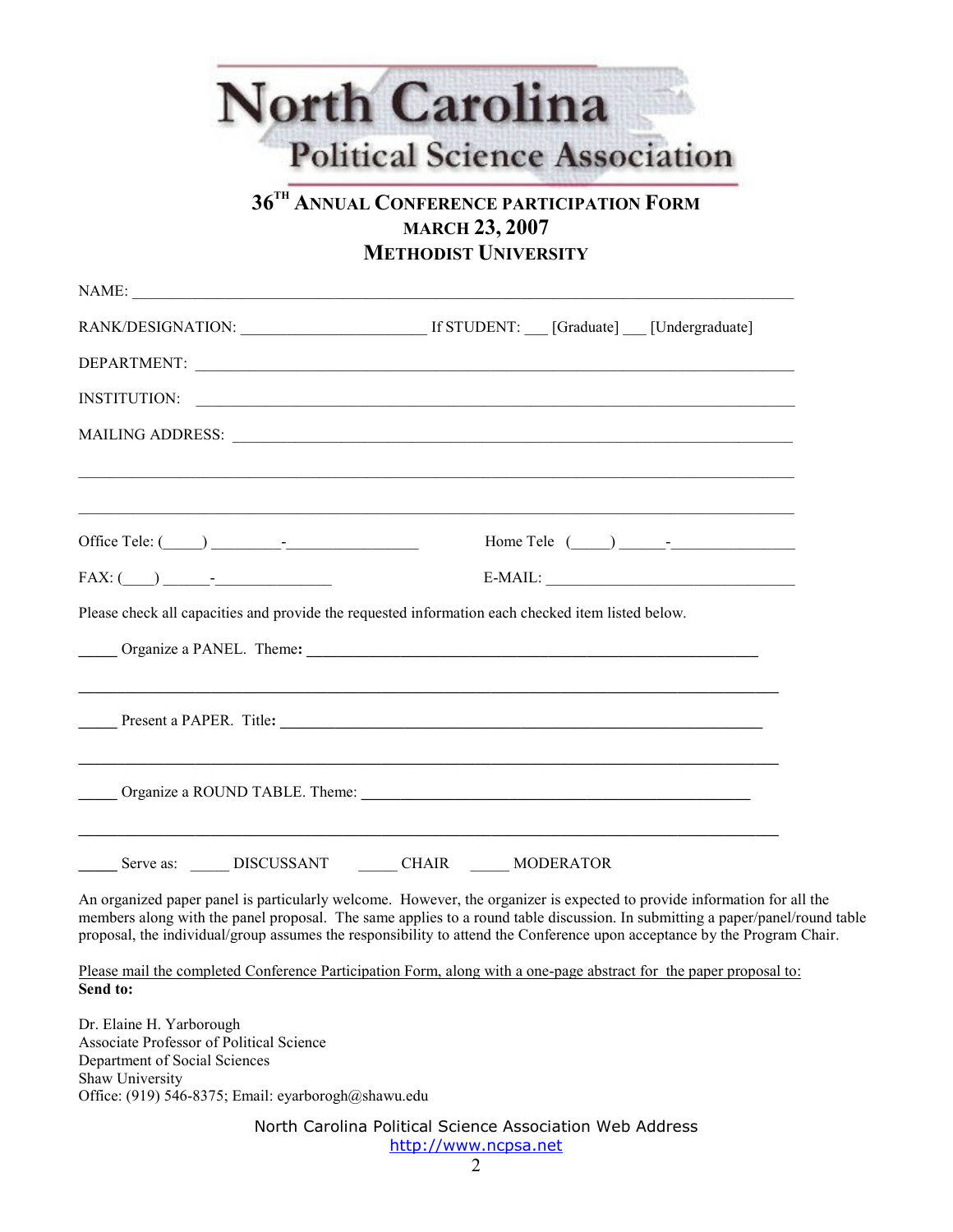#### $36<sup>TH</sup>$  ANNUAL CONFERENCE REGISTRATION FORM MARCH 23, 2007 METHODIST UNIVERSITY

| <b>INSTITUTION:</b>                                                                                                                                                                                                                              | <u> Alexandro de la contrada de la contrada de la contrada de la contrada de la contrada de la contrada de la co</u> |
|--------------------------------------------------------------------------------------------------------------------------------------------------------------------------------------------------------------------------------------------------|----------------------------------------------------------------------------------------------------------------------|
|                                                                                                                                                                                                                                                  |                                                                                                                      |
|                                                                                                                                                                                                                                                  |                                                                                                                      |
|                                                                                                                                                                                                                                                  |                                                                                                                      |
|                                                                                                                                                                                                                                                  |                                                                                                                      |
|                                                                                                                                                                                                                                                  | ,我们也不能在这里的人,我们也不能在这里的人,我们也不能在这里的人,我们也不能在这里的人,我们也不能在这里的人,我们也不能在这里的人,我们也不能在这里的人,我们也                                    |
|                                                                                                                                                                                                                                                  | ,我们也不能在这里的人,我们也不能在这里的人,我们也不能在这里的人,我们也不能在这里的人,我们也不能在这里的人,我们也不能在这里的人,我们也不能在这里的人,我们也                                    |
|                                                                                                                                                                                                                                                  |                                                                                                                      |
|                                                                                                                                                                                                                                                  | Home Tele $(\_\_\_\_\_\_\_$                                                                                          |
|                                                                                                                                                                                                                                                  |                                                                                                                      |
|                                                                                                                                                                                                                                                  |                                                                                                                      |
| Office Tele: $\qquad \qquad$<br>$FAX: (\hspace{1cm} \underline{\hspace{1cm}}) \underline{\hspace{1cm}} \underbrace{\hspace{1cm}}$<br>CONFERENCE REGISTRATION FEE: (Please check one of the following)<br>PRE-REGISTRATION (until March 2, 2007)* | REGISTRATION (After March 2, 2007)                                                                                   |
| <b>FACULTY</b><br>$\frac{\ }{25}$                                                                                                                                                                                                                | $\frac{\ }{2}$ \$30                                                                                                  |

Please make check payable to NCPSA (North Carolina Political Science Association) and mail it with the completed Conference Registration Form to:

Send to: Anthony C. Gabrielli Assistant Professor of Political Science Department of History and Political Science High Point University High Point, NC 27262  $(336)$  841-9271; agabriel@highpoint.edu

> North Carolina Political Science Association Web Address http://www.ncpsa.net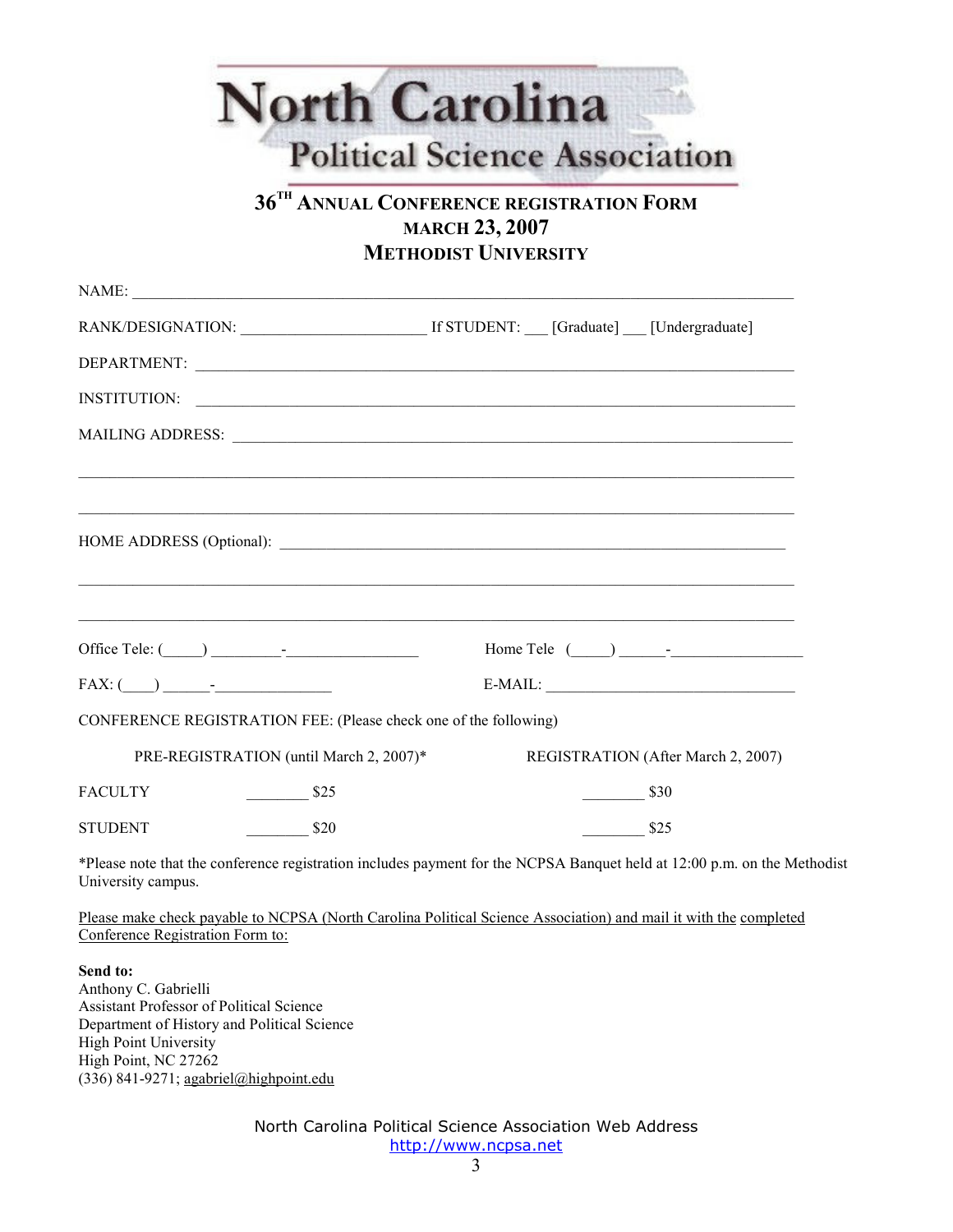

### INSTITUTIONAL MEMBERSHIP FORM

| DATE:                                                                                                                                                                                      |       |                           |
|--------------------------------------------------------------------------------------------------------------------------------------------------------------------------------------------|-------|---------------------------|
|                                                                                                                                                                                            |       |                           |
|                                                                                                                                                                                            |       | TITLE (Other than Chair): |
|                                                                                                                                                                                            |       | DEPARTMENT:               |
|                                                                                                                                                                                            |       |                           |
|                                                                                                                                                                                            |       |                           |
|                                                                                                                                                                                            |       | $CITY:$ ZIP CODE:         |
|                                                                                                                                                                                            |       |                           |
|                                                                                                                                                                                            |       |                           |
|                                                                                                                                                                                            |       |                           |
| INSTITUTIONAL MEMBERSHIP FEE:* Includes subscription to Politics & Policy *                                                                                                                |       |                           |
| Sponsoring Institution                                                                                                                                                                     | \$100 |                           |
| * All institutions will be recognized in the membership listing.                                                                                                                           |       |                           |
| Please make check payable to NCPSA (North Carolina Political Science Association) and mail it with the<br>completed Institutional Membership Form to:                                      |       |                           |
| Send to:<br>Anthony C. Gabrielli<br><b>Assistant Professor of Political Science</b><br>Department of History and Political Science<br><b>High Point University</b><br>High Point, NC 27262 |       |                           |

(336) 841-9271; agabriel@highpoint.edu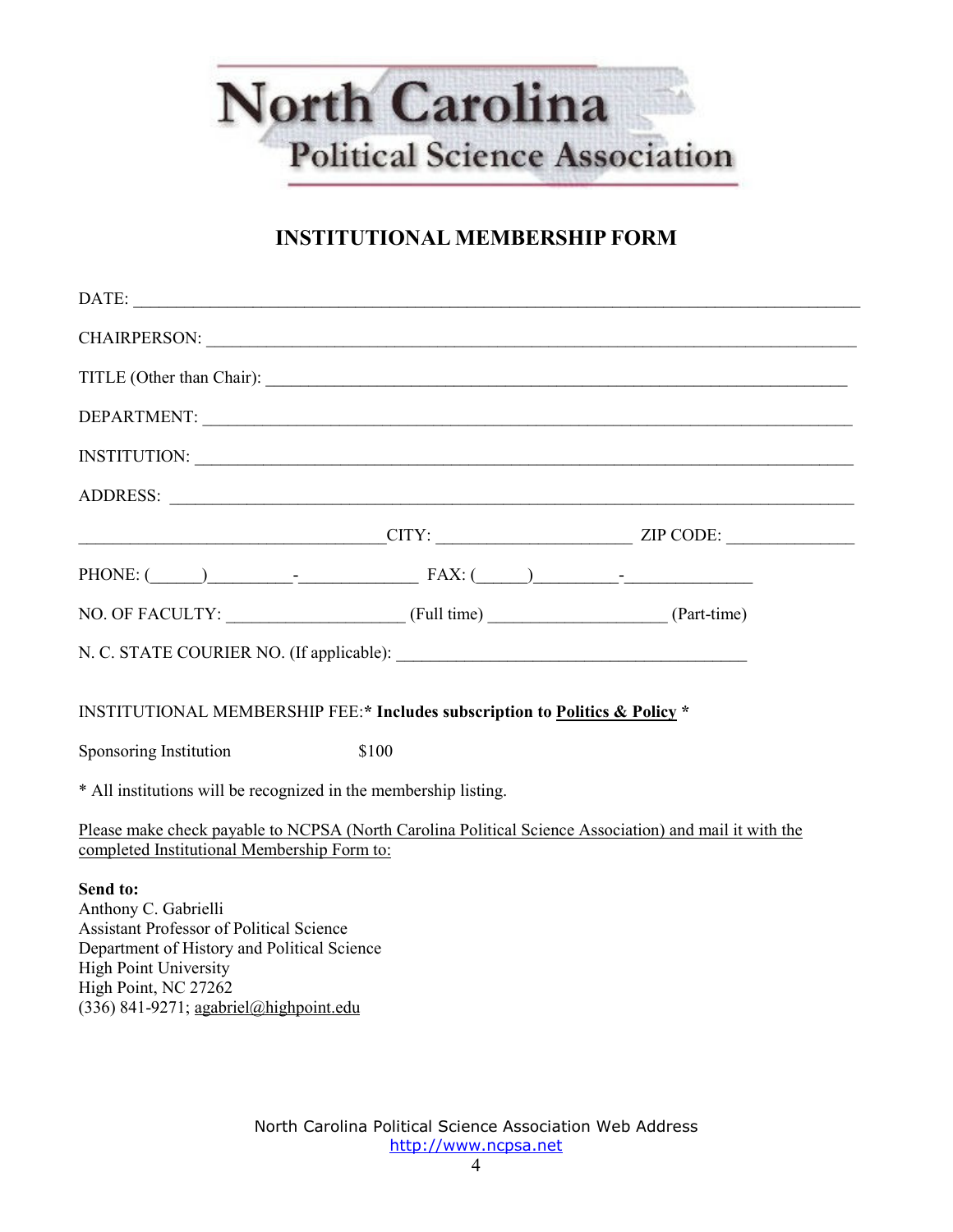#### INDIVIDUAL MEMBERSHIP FORM

|                                                                                                                                                                                                                                 | RANK/DESIGNATION: If STUDENT: [Graduate] [Undergraduate]                                                                                                                                                                       |
|---------------------------------------------------------------------------------------------------------------------------------------------------------------------------------------------------------------------------------|--------------------------------------------------------------------------------------------------------------------------------------------------------------------------------------------------------------------------------|
|                                                                                                                                                                                                                                 |                                                                                                                                                                                                                                |
|                                                                                                                                                                                                                                 | INSTITUTION:                                                                                                                                                                                                                   |
|                                                                                                                                                                                                                                 | OFFICE ADDRESS: New York Contract the Contract of the Contract of the Contract of the Contract of the Contract of the Contract of the Contract of the Contract of the Contract of the Contract of the Contract of the Contract |
|                                                                                                                                                                                                                                 |                                                                                                                                                                                                                                |
|                                                                                                                                                                                                                                 |                                                                                                                                                                                                                                |
|                                                                                                                                                                                                                                 | Office Tele: ( ) Thome Tele: ( )                                                                                                                                                                                               |
|                                                                                                                                                                                                                                 | $FAX: (\hspace{5mm} \underline{\hspace{5mm}}) \hspace{5mm} \underline{\hspace{5mm}}.$                                                                                                                                          |
|                                                                                                                                                                                                                                 |                                                                                                                                                                                                                                |
| MEMBERSHIP FEE * Includes subscription to Politics & Policy *                                                                                                                                                                   |                                                                                                                                                                                                                                |
| \$30<br>Faculty                                                                                                                                                                                                                 |                                                                                                                                                                                                                                |
| Student<br>\$15                                                                                                                                                                                                                 |                                                                                                                                                                                                                                |
| Institutional Membership Form to:                                                                                                                                                                                               | Please make check payable to NCPSA (North Carolina Political Science Association) and mail it with the completed                                                                                                               |
| Send to:<br>Anthony C. Gabrielli<br>Assistant Professor of Political Science<br>Department of History and Political Science<br><b>High Point University</b><br>High Point, NC 27262<br>$(336)$ 841-9271; agabriel@highpoint.edu |                                                                                                                                                                                                                                |

North Carolina Political Science Association Web Address http://www.ncpsa.net